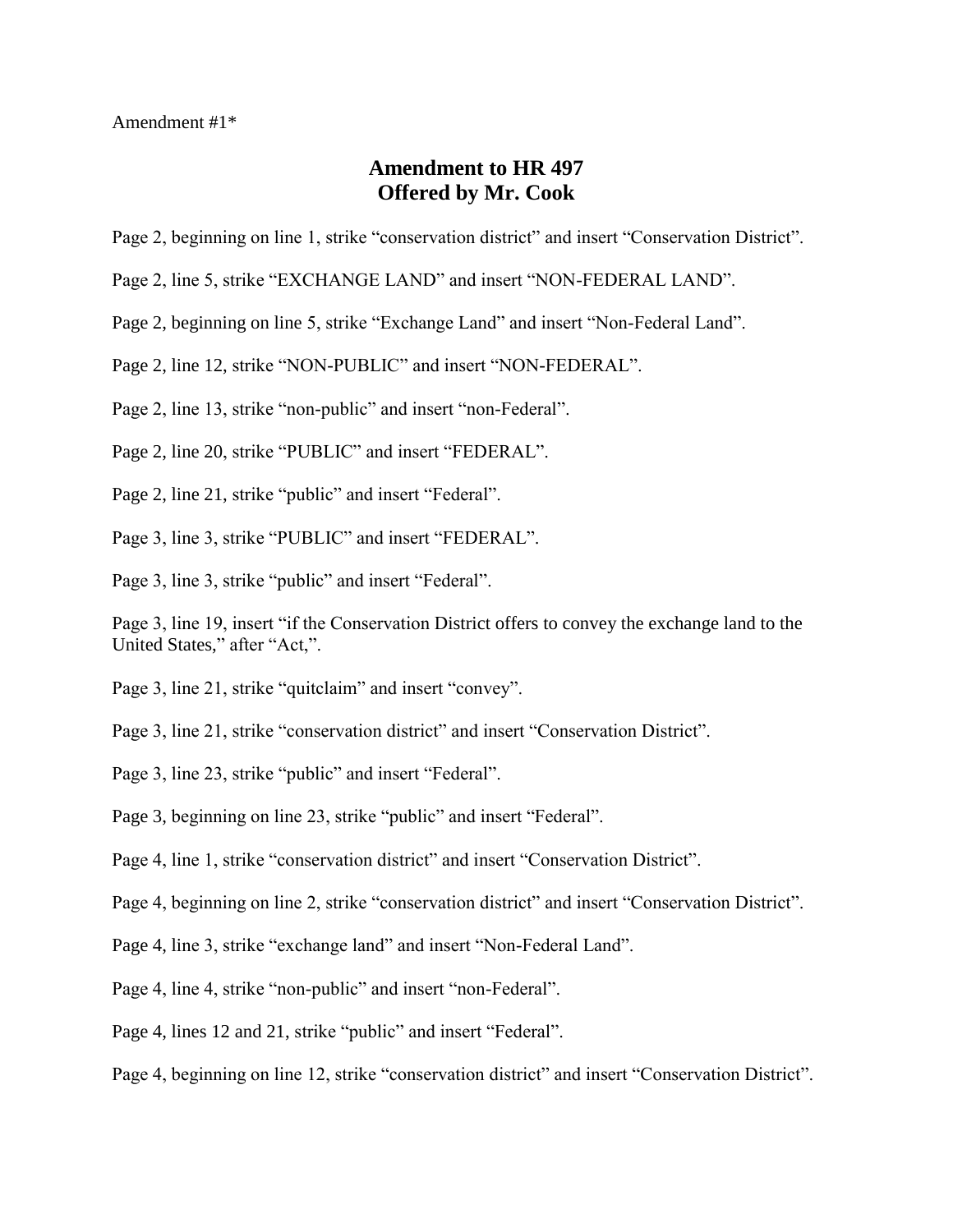Page 4, lines 13 and 21, strike "non-public" and insert "non-Federal".

Page 4, beginning line 16, strike ", as such values are indicated by the appraisal provided for under the Federal Land Policy and Management Act of 1976 (43 U.S.C. 1716). Such appraisal shall include an appraisal of the public exchange parcel and the non-public exchange parcel".

Page 5, lines 4, 15, and 16, strike "public" and insert "Federal".

Page 5, beginning on line 4, strike "exchange land" and insert "Non-Federal Land".

Page 5, line 5, strike "non-public" and insert "non-Federal".

Page 5, line 6, strike "conservation district" and insert "Conservation District".

Page 5, line 11, strike "conservation district" and insert "Conservation District".

Page 5, line 15, strike "exchange land" and insert "Non-Federal Land".

Page 5, beginning on line 19, strike "conservation district" and insert "Conservation District".

## Page 5, after line 20, insert the following:

(c) APPRAISALS.—

(1) The value of the land to be exchanged under this Act shall be determined by appraisals conducted by 1 or more independent and qualified appraisers.

(2) The appraisals shall be conducted in accordance with nationally recognized appraisal standards, including, as appropriate, the Uniform Appraisal Standards for Federal Land Acquisitions and the Uniform Standards of Professional Appraisal Practice. (d) TITLE APPROVAL.—Title to the land to be exchanged under this Act shall be in a format acceptable to the Secretary and the Conservation District.".

Page 5, line 21, strike "(c)" and insert "(e)".

Page 6, line 4, strike "(d)" and insert "(f)".

Page 6, line 6, strike "conservation district" and insert "Conservation District".

Page 6, line 10, strike "public" and insert "Federal".

Page 6, beginning on line 10, strike "public" and insert "Federal".

Page 6, beginning on line 13, strike "conservation district" and insert "Conservation District".

Page 6, line 15, strike "exchange land" and insert "Non-Federal Land".

Page 6, line 19, strike "exchange land" and insert "Non-Federal Land".